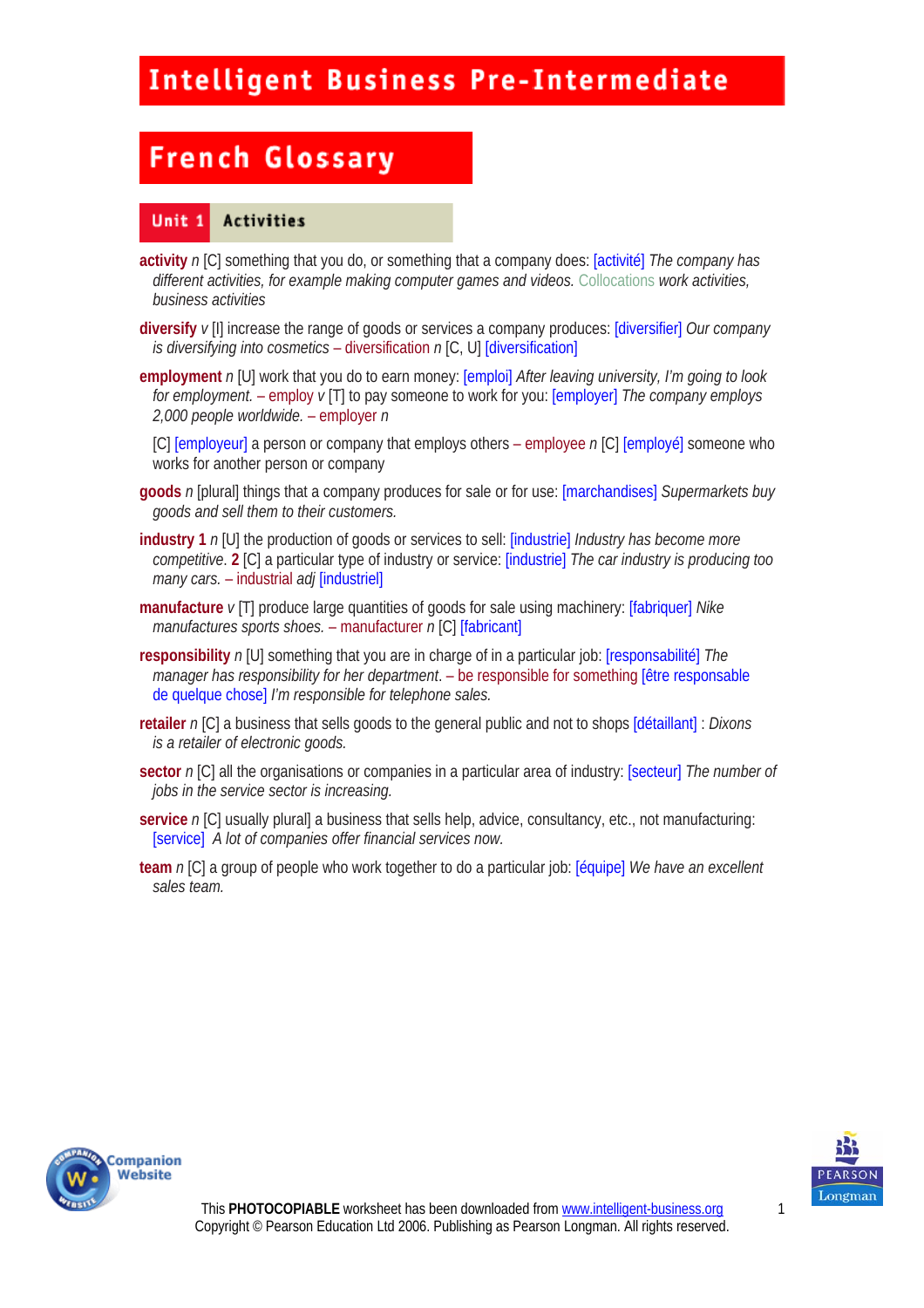#### Unit<sub>2</sub> Data

**browse** *v* [T] look for information on the internet: [naviguer] *About five hundred people browse our company website each day.* Collocation *browsing habits* 

- **data** *n* [U, plural] information or facts about a particular subject that someone has collected: [données] *We don't have a lot of data on customers' buying habits.*
- **database** *n* [C] an organised collection of information that is stored on a computer: [base de données] *We are currently updating our customer files on the database.*
- **file** *n* [C] a collection of information stored under a particular name on a computer, or in a box or paper cover: [fichier] *Please check that the customer files are up-to-date.* – file *v* [T] [classer] – filing *adj* [de classement] Collocations *computer files, filing system*
- **information technology** abbreviation IT *n* [U] the study or use of electronic processes for storing information and making it available [technologie de l'information]
- **record** *n* [C] a piece of information that is written down or stored on computer so that it can be looked at in the future: [enregistrement] *The sales team keeps a record of all customer enquiries.*
- **research** n [C] serious study to find out new things about a subject: [recherche] *Before we develop any new products, we need to do more research.* Collocations *conduct research, market research* – research *v* [T] [mener des recherches] – researcher *n* [C] [chercheur]
- **security** *n* [U] feeling safe and free from worry about what might happen: [sécurité] *Cameras in the streets help to increase security.* – secure *adj* [sécurisé] Collocations *security cameras, security staff, security systems*
- **store 1** *v* [T] to keep things in a special place until you need them: [stocker] *You could store the paper in the photocopier room.* **2** *v* [T] to keep information on a computer or disk: [stocker] *We store all our customers' addresses on the sales database.*
- **website** *n* [C] a program on a computer that is connected to the internet, showing information about a particular organisation, company or subject: [site Web] *You can find details of all our products on the company website.*



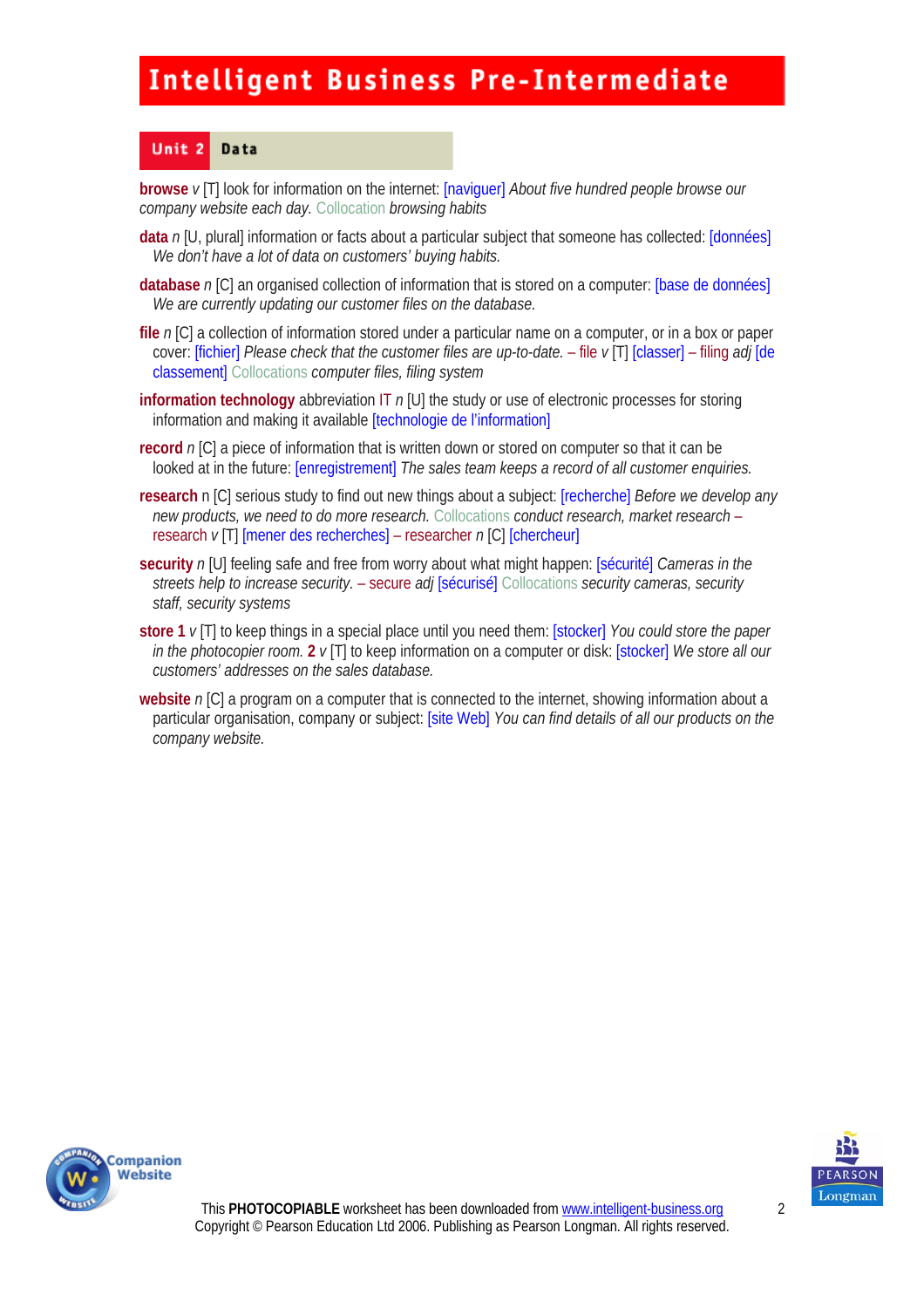#### Unit 3 Etiquette

- **contact** *n* [C] a person you know who may be able to help or advise you because of the work they do: [contact] *He has a lot of contacts in the film industry.*
- **etiquette** *n* [U] the formal rules for polite behaviour in a group of people: [règles d'usage] *When you do business in a new country, it is important to be familiar with the etiquette.*
- **hierarchy** *n* [C] a structure in which the staff are organised in levels and people at one level have authority over those below them: [hiérarchie] *The company president is at the top of the organisational hierarchy.* – hierarchical *adj* [hiérarchique]
- **organisation** *n* [C] a company, business, group, etc. that has been formed for a particular purpose: [organisation] *ANSI is an organisation in the US that fixes rules on the design of products.* – organisational *adj* [organisationnel]– organise *v* [T] [organiser]
- **punctual** *adj* arriving at exactly the time that has been arranged: [ponctuel] *She's always very punctual for appointments.* – punctuality *n* [U] [ponctualité]
- **relationship** *n* [C] the way in which people or groups work together: [relation] *We have a good relationship with our partners in the US.* Collocations *build a relationship, business relationship, develop a relationship, personal relationship, working relationship*
- **rule** *n* [C] an official instruction that says how you should do things or what is allowed: [règle] *The phone companies are working under new rules now.*
- **status** *n* [U] social or professional position in relation to other people: [statut] *Lawyers have high status in our society.* Collocations *high status, low status*
- **subordinate** *n* [C] someone who has a lower position than someone else in an organisation: [subalterne] *I am responsible for six subordinates.*
- **working environment** *n* [C] the general conditions in a workplace, including physical conditions (heat, light, noise, etc.) and relationships between people: [conditions de travail] *We have a very good working environment in our office.*



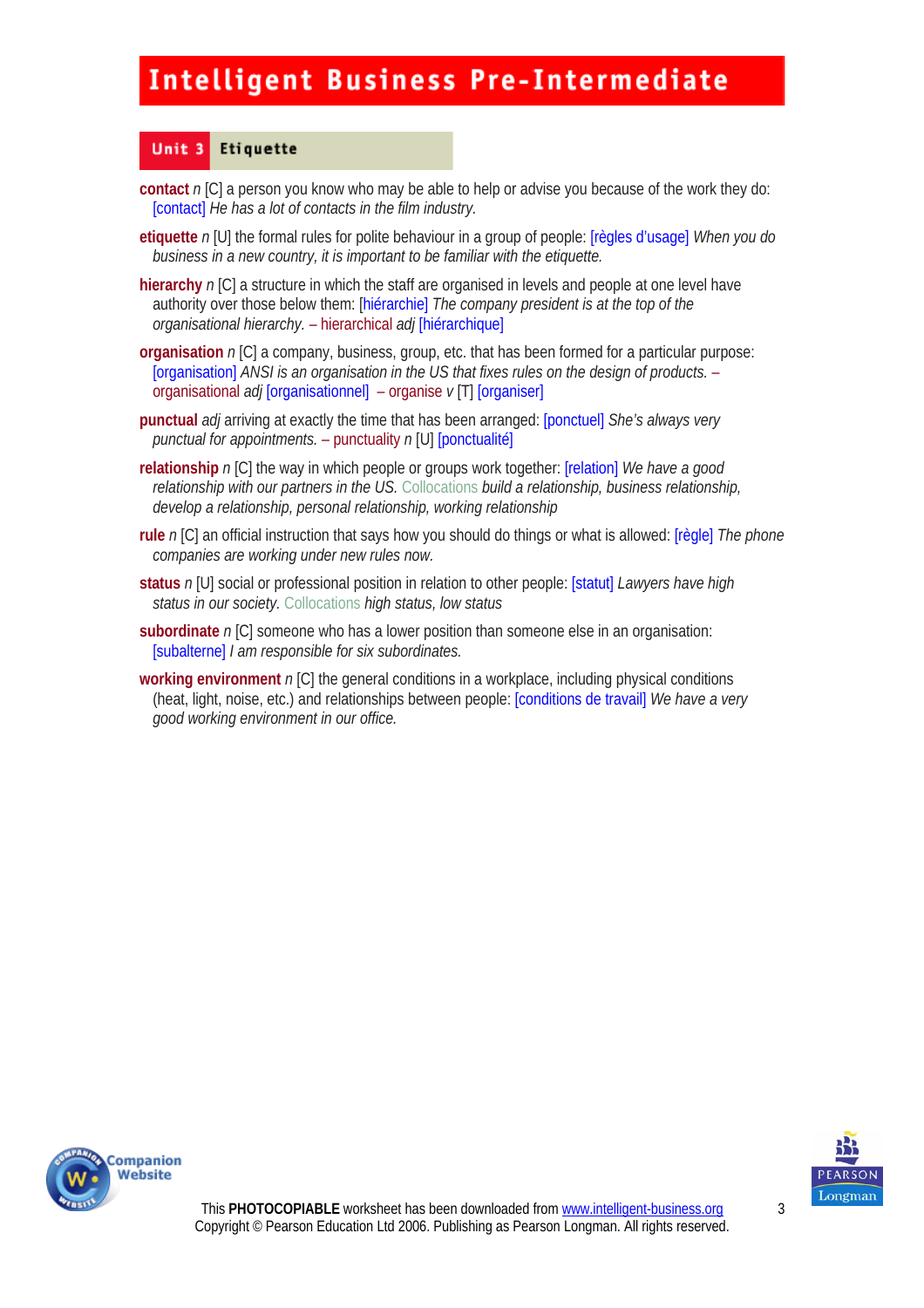#### Unit 4 Image

**advertising** *n* [U] telling people publicly about a product or service in order to persuade them to buy it: [publicité] *The cost of TV advertising is very high*. Collocation *advertising campaign* – advertise *v*  [annoncer, faire la publicité de]

[T] advertisement *n* [C] abbreviation advert, ad a piece of film, a picture or writing used in advertising: [publicité, pub] *I saw the advertisement in the newspaper yesterday.* 

- **brand** *n* [C] a name that a company gives to a product so that people can recognise it easily: [marque] *We built the Veuve Cliquot brand slowly over seven years.* Collocations *brand name, brand image* – branding *n* [U] [stratégie de marque]
- **image** *n* [C] the general opinion that most people have of a person, organisation or product: [image] *Good advertising helps to promote a company's image.*
- **logo** *n* [C] a design or way of writing the name that a company or organisation uses as an official sign on its products and advertising: [logo] *Nike uses a tick as its logo.*
- **loss leader** *n* [C] a product that is sold at a loss to encourage people to buy other more profitable products: [produit d'appel] *Supermarkets sometimes sell bread as a loss leader to bring customers into the store.*
- **luxury** *n* [C] something that is expensive and not really necessary, but pleasing and enjoyable: [(de) luxe] *The store sells luxury goods such as perfume.*
- **promote**  $\nu$  [T] to try hard to improve sales of a product by advertising it, reducing its price, etc.: [promouvoir, faire la promotion de] *They are promoting her new film heavily.* – promotion *n* [C] [promotion] a special activity intended to sell a product or service
- **publicity** *n* [U] the attention that a person or company gets from newspapers, television, etc.: [publicité] *The show received good publicity in the media.*
- **target market** *n* [C] a group of people that a product is aimed at; advertising of the product is designed to make the product appeal to this group: [marché cible] *You can't sell a product if you don't know the target market.*
- **value** *n* [C, U] the amount of money something is worth [valeur] value for money of good quality, considering the price: [rapport qualité-prix] *These jeans are good value for money at only \$15.*



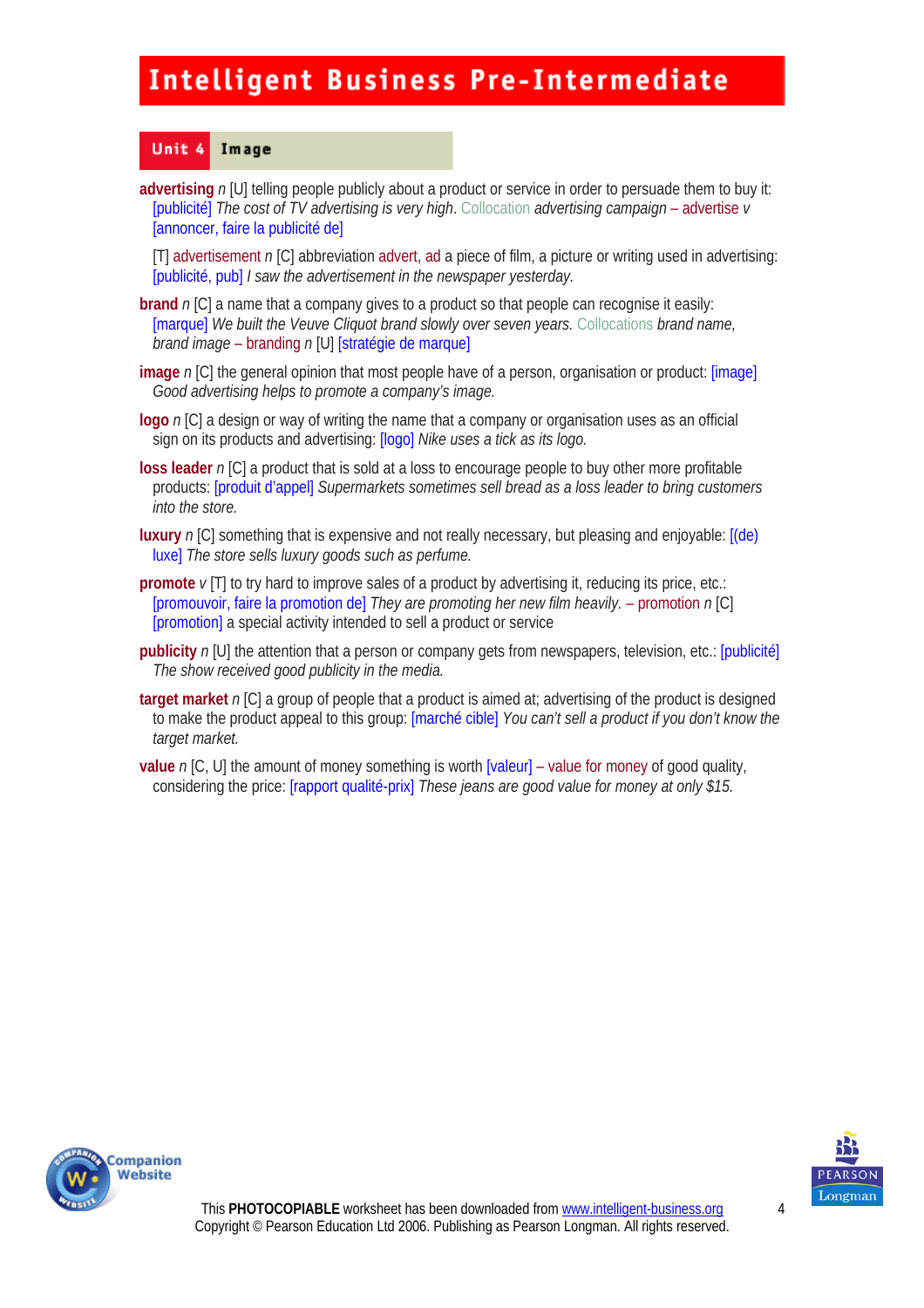#### Unit 5 **Success**

- **bankrupt** *adj* not having enough money to pay your debts and so not allowed to continue any business activities: [faillite] *A lot of people will lose their jobs if the company goes bankrupt.*
- **business plan** *n* [C] a document produced by a new company giving details of expected sales and costs, how the company can be financed and why it can expect to make money: [plan d'affaires, business plan] *The bank needs to see a business plan before it will provide money for the start-up.*
- **company** *n* [C] an organisation that makes or sells goods or services in order to make money: [entreprise] *He works for a software company.*
- **competition** *n* [U] a situation in which businesses are trying to be more successful than others by selling more goods and services and making more profit: [concurrence] *There is strong competition between the two companies.* – compete *v* [I] [être en concurrence] – competitor *n* [C] [concurrent] – competitive *adj* [compétitif]
- **demand** *n* [U] the total amount of a type of goods or services that people or companies want to buy: [demande] *There was strong demand for jeans last month.*
- **distribution** *n* [U] the activities of making goods available to customers after they have been produced, for example, moving, storing and selling goods: [distribution] *The company plans to use computers to improve distribution.*
- **entrepreneur** *n* [C] someone who starts a company, arranges business deals and takes risks in order to make a profit: [entrepreneur] *She's a successful entrepreneur who has started several profitable companies.*
- **finance** *n* [U] money provided or lent (for example by a bank) for investment in a business: [financement] *We need finance to start manufacturing our new product.* – finance *v* [T] [financer] Collocations *get finance, provide finance, raise finance*
- **loss** *n* [U] when a business spends more money than it receives, or loses money on a particular deal or problem: [perte] *We had a loss of \$20 million last year.* Collocations *make a loss, suffer a loss*

– lose *v* [T] [perdre]

- **market share** *n* [C, U] the percentage of sales that a company or product has in a market: [part degree of sales that a company or product has in a market: marché] *The company hopes to increase its market share by 5 per cent next year.*
- **profit** *n* [C, U] money that you make from selling something or doing business in a particular period, after taking away costs: [bénéfice] *Coca-Cola reported strong profits last year.* Collocations *make a profit, earn a profit*
- **start-up** *n* [C] a new company that has started to do business recently: [entreprise en démarrage, start-up] *This bank specialises in providing finance for start-ups.*



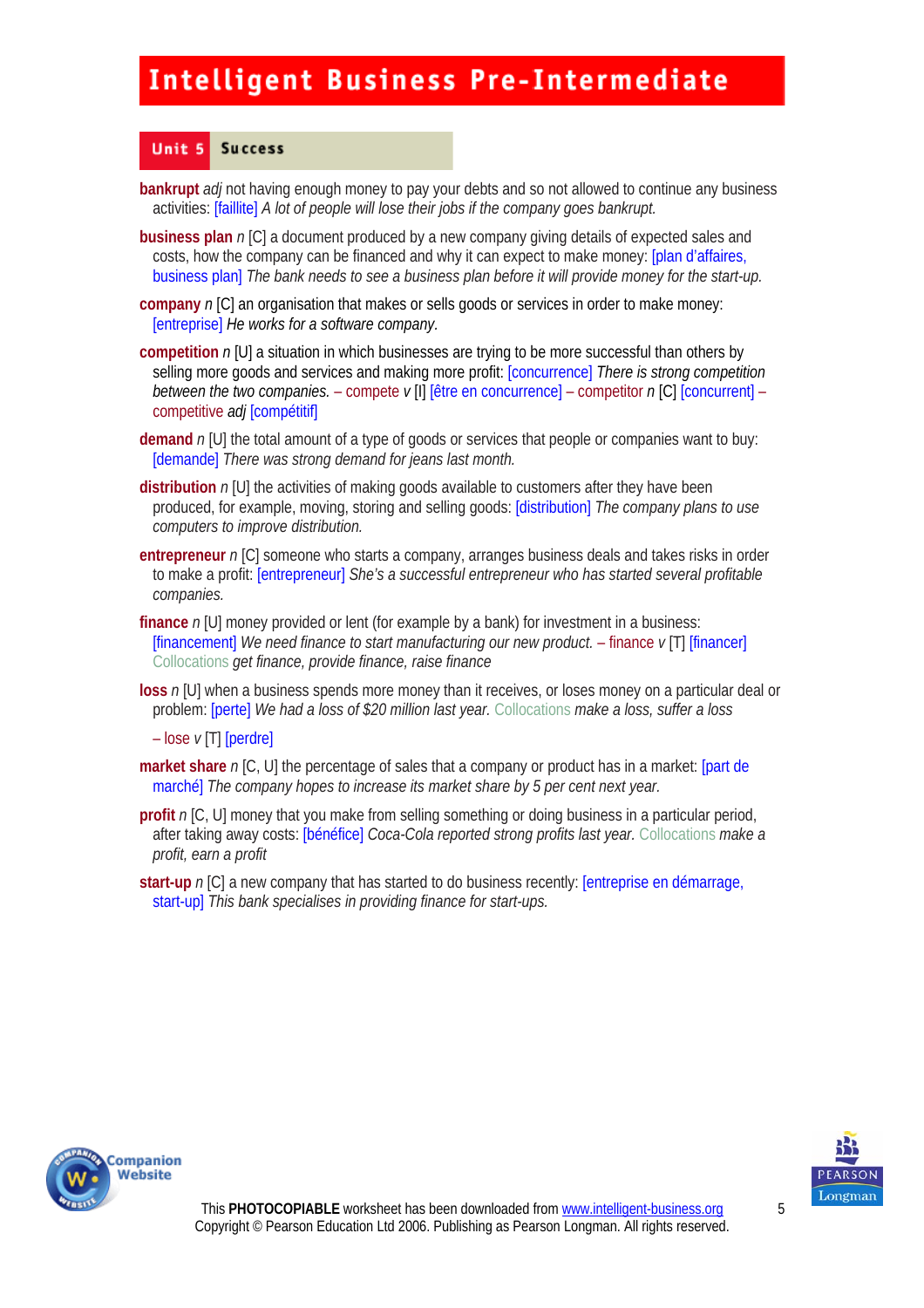#### Unit 6 **Future**

- **budget** *n* [C] a detailed plan prepared by an organisation of how much money it will receive, how much it intends to spend and how it will spend the money: [budget] *The department has a budget of \$4 million to spend on research.* Collocation *a tight budget* – budget *v* [I, T] [budgétiser]
- **capital** *n* [singular, U] money used to start a business: [capital] *You'll need more capital if you want the business to succeed.*
- **funding** *n* [U] money which organisations, for example banks, lend to people and businesses for specific projects: [+ for] [financement, + pour] *Jane Hunter got funding for her business from venture capitalists.* Collocations *get funding, provide funding, raise funding*
- **funds** *n* [plural] money that a person or organisation has available for a particular purpose: [fonds] *Peter Jones is an entrepreneur with funds to invest in new business ideas.*
- **investment** *n* [C] money that people or organisations put into a business in the hope of making a profit: [+ in] [investissement, + dans] *Several rich people have made large investments in the space project.*  Collocation *make an investment* – investor *n* [C] [investisseur]
	- $-$  invest  $v$  [I, T]  $[+$  in]  $\frac{v}{v}$  [investir,  $+$  dans]
- **joint venture** *n* [C] a business activity in which two or more companies have invested together: [coentreprise, joint venture] *Ford and VW agreed a joint venture to build the Galaxy and Sharon models.*
- **launch** *v* [T] to make a new product available for sale for the first time: [lancer] *The company will launch a new model next month.*
- **payback period** n [C] the period of time needed to get back the cost of an investment: [délai de récupération] *The payback period for space projects is very long.*
- **potential** *n* [U] the possibility of future success of a product or venture: [potentiel] *No one wanted to invest in the project because they didn't think it had much potential.*
- **return on investment** abbreviation ROI *n* [singular, U] the amount of profit on an investment in relation to the amount of money invested: [rendement du capital investi, RCI] *The project is risky and there may not be a good return on investment.*
- **technology** *n* [U] knowledge dealing with scientific or industrial methods and the use of these methods in industry: [technologie] *New technology gives us the possibility to explore space.* – technologies [plural] different types of technology: [technologies] *The company is making use of different technologies to develop the new machine.*
- **venture** *n* [C] a new business activity or project that involves taking risks: [société à capital-risque] *The company is starting on a new venture to build small private aircraft.*
- **venture capitalist** *n* [C] someone who invests money in new businesses: [capital-risqueur] *Venture capitalists invested over \$300 million in computer-related start-ups last year.*



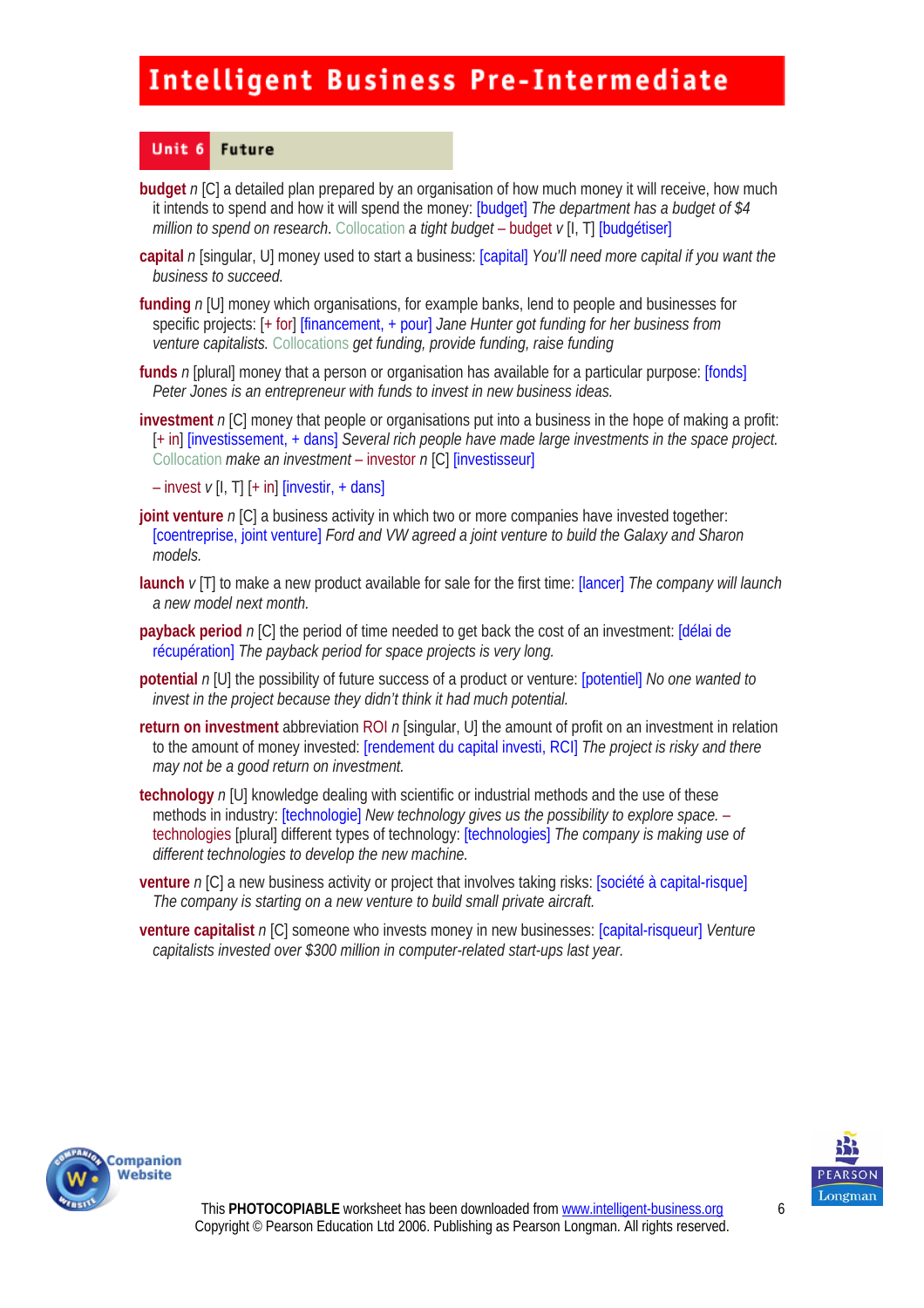#### Unit<sub>7</sub> Location

- **development 1** *n* [U] the growth or improvement of a business, industry or economy: [développement] *The government is providing funding for regional development.* **2** [U] planning and making new products or services: [développement] *The company is investing a lot of money in product development.* Collocation *research and development*
- **economy** *n* [C] the system by which a country's goods and services are produced and used: [économie] *Europe's economy is expected to grow faster than the US.* Collocations *a strong economy, a weak economy*
- **employment** *n* [U] the number of people in an area or country who have jobs, the types of jobs they have, etc.: *[emploi] High employment is a key factor in a strong economy.*
- **growth** *n* [U] an increase in the value of goods and services provided in a country or area: [croissance] *Analysts are predicting strong economic growth next year.* – grow *v* [I] [se développer] *The market grew slowly last year.*
- **inflation** *n* [U] a continuing increase in the prices of goods and services: [inflation] *The rate of inflation was 4 per cent last year.*
- **infrastructure** *n* [C, U] the basic systems and structures that a country needs to make economic activity possible, for example, roads, communications, electricity: [infrastructure] *The government invested 250 million in infrastructure.*
- **location** *n* [C] the place where something is, especially a building or a business: [emplacement] *All the company's offices are in good locations.*
- **multi-national** *n* [C] a large company that has offices, factories and business activities in many different countries: [multinationale] *It is difficult for small local companies to compete with the multinationals.*
- **region** *n* [C] a large area of a country or of the world: [région] *The north-east region is developing more rapidly than the south.* – regional *adj* [régional] Collocation *regional office*
- **unemployment** *n* [U] the number of people in an area or country who don't have a job: [chômage] *Since the factory closed, there has been high unemployment in the area.* – unemployed *adj* [au chômage]



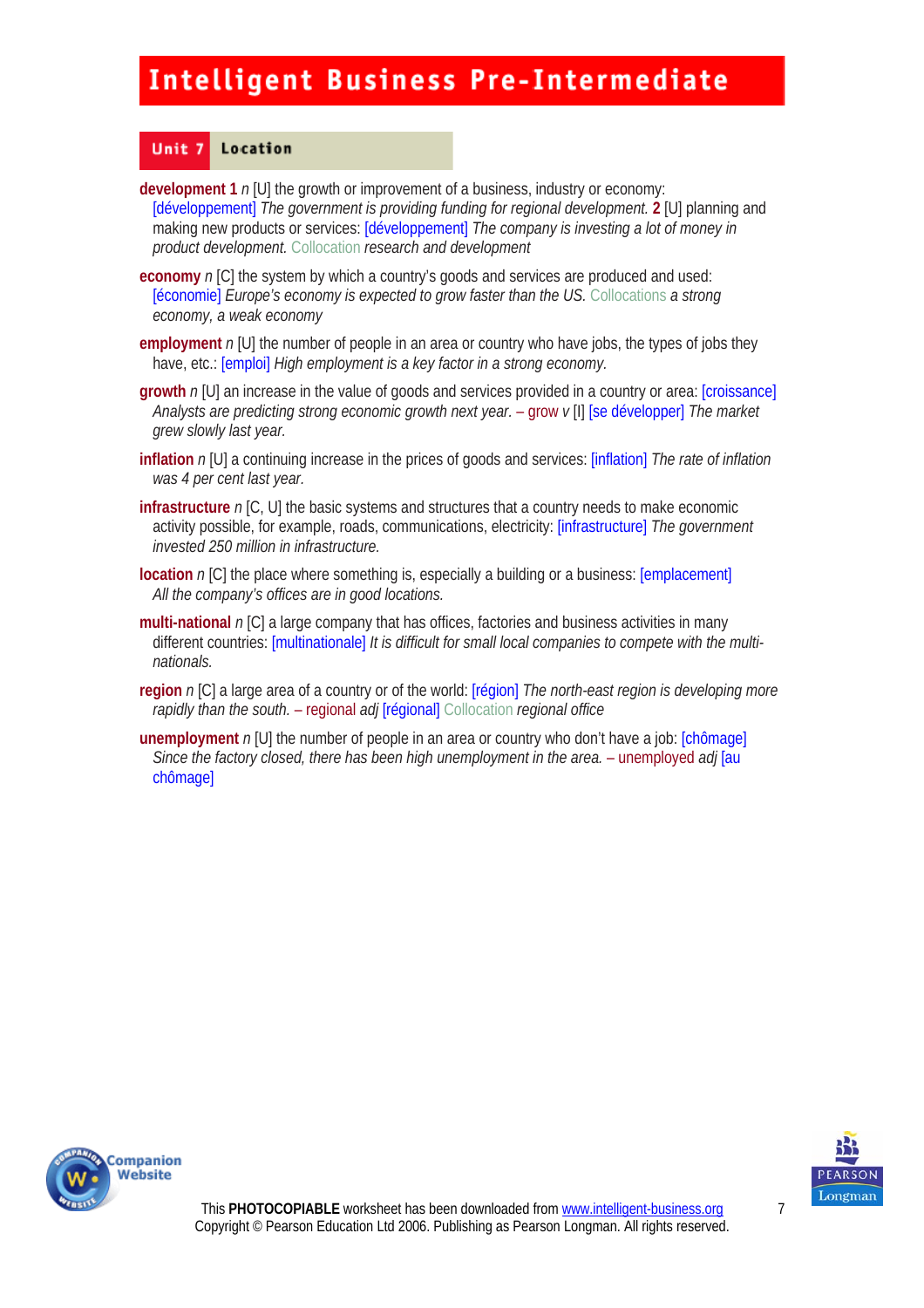#### Unit 8 Job-seeking

- **application** *n* [C] a formal, written request for something [demande] job application a formal request to be considered for a job: [demande d'emploi, candidature] *We are considering your application for the job of marketing manager.* – apply *v* [+ for]: [poser sa candidature, + pour] *He applied for the job of sales assistant.* – job applicant *n* [C] [candidat] someone who is applying for a job
- **candidate** *n* [C] someone that a company is considering for a job: [candidat] *We are interviewing the candidates on Friday.*
- **career** *n* [C] a profession or job you have trained for and intend to do for your working life, and which offers the chance to improve your status and salary: [carrière] *I'm hoping to have a career in law.*  Collocations *careers advisor, careers advisory service, change careers*
- **curriculum vitae** abbreviation CV *n* [C] a document that gives details of a person's experience and qualifications: [curriculum vitae, CV] *It is important to prepare your CV in the right way.* Synonym *resumŽ* AmE
- **experience** *n* [U] knowledge or skill that you have from doing a particular job: [expérience] *He has years of experience in selling.*
- **headhunting** *n* [U] finding a manager with the right skills and experience to do a particular job, often by persuading a suitable person to leave their present job: [recrutement de cadres] *We could ask a headhunting firm to find a new production director.* – headhunter *n* [C] [chasseur de têtes, cabinet de recrutement de cadres]
- **human resources** abbreviation HR *n* [plural] the department in a company that deals with recruitment, training and helping employees: [ressources humaines, RH] *He works in human resources.*
- **interview** *n* [C] a formal meeting where someone is asked questions to find out if they are suitable for a job: [entretien de recrutement] *I have an interview for a job at Microsoft next week.* – interview *v* [T] [faire passer un entretien]
- **job** *n* [C] the regular paid work that you do for an employer: [travail] *What's your job? I'm applying for a new job.*
- **qualification** *n* [C] an examination that you passed at school, university or in your profession: [qualification] *Candidates must have a university qualification.* – qualify  $\nu$  [I] [se qualifier] – qualified *adj* [qualifié]
- **recruit** *v* [T] to find new people to work for an organisation or company: [recruter] *We're recruiting 20 new graduates this year.* – recruitment *n* [U] [recrutement]
- **salary** *n* [C, U] money that you receive as payment for your work, usually every month: [salaire] *The company offers good salaries.* Collocation *to earn a salary*
- **staff** *n* [plural] the employees of an organisation: [personnel] *A new manager is going to join the staff next month.* Synonyms *employees, workers*.



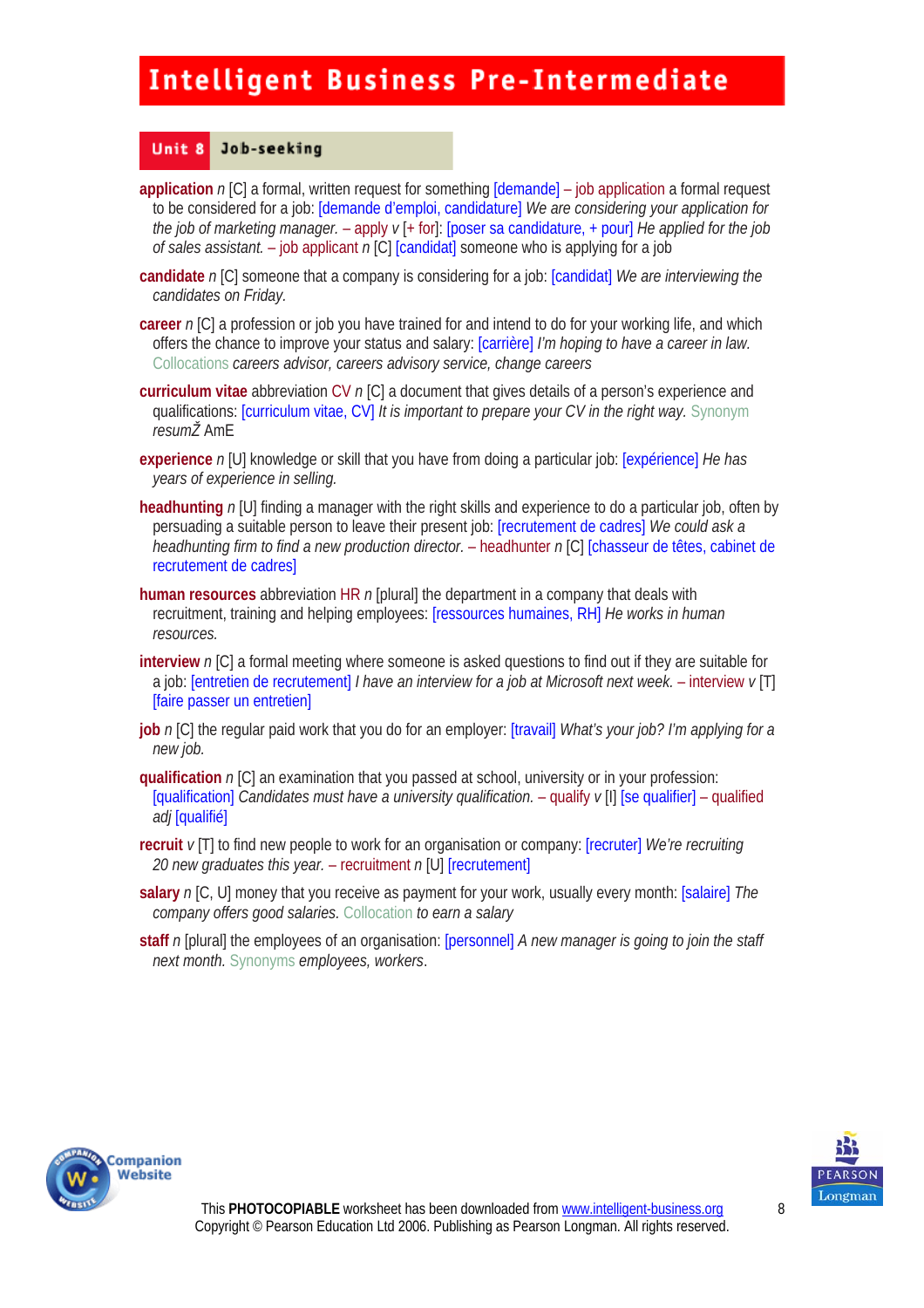#### Unit 9 Selling

- **consumer** *n* [C] a person who buys goods, products or services for their own use, not for business or to re-sell: [consommateur] *Consumers are demanding more choice and variety.*
- **customer** *n* [C] a person or organisation that buys goods or services from a shop or company: [client] *A customer telephoned this morning to ask about prices.*
- **direct mail** *n* [U] advertisements that are sent in the post, often to people who are specially chosen because they might be interested in the product: [publipostage] *Over three billion items of direct mail were sent in the post last year.*
- **discount** *n* [C] a reduction in the cost of a product or service, usually to encourage people to buy something: [remise] *We're offering a ten per cent discount on all furniture this week.* – discount  $v$ [T] [faire une remise]
- **flyer** *n* [C] a small sheet of paper advertising something. Flyers are usually handed to people or delivered to people's houses: [prospectus] *Let's use flyers to advertise the opening of our new store.*
- **marketing** *n* [U] activities to design and sell a product or service by considering what buyers want or need: [marketing, mercatique] *We'll have to spend a lot on marketing to get customers back.*
- **sales** *n* [plural] the value of goods and services that a company sells during a period of time: [ventes] *Sales increased following our successful advertising campaign last year.*
- **sales pitch** *n* [C] what a salesperson says about a product to persuade people to buy it: [argumentaire, présentation commerciale] *The rep gave a ten-minute sales pitch about the new model.*
- **sales representative** abbreviation rep *n* [C] a person who sells a company's products or services by speaking to customers on the phone or travelling to meet them: [représentant de commerce] *He travelled all over the US as a sales representative.*
- **special offer** *n* [C] a reduction in the price of something for a short time, to encourage people to buy it: [offre spéciale] *The company is running a special offer – a new phone for only £20.*
- **sponsor**  $\nu$  [T] to give money to pay for a television programme, or sports or arts event, in exchange for advertising or to get public attention: [sponsoriser, parrainer] *Mastercard is sponsoring the World Cup.*  – sponsor *n* [C] a person or company that sponsors something [sponsor, parrain] – sponsorship *n* [U] [parrainage]



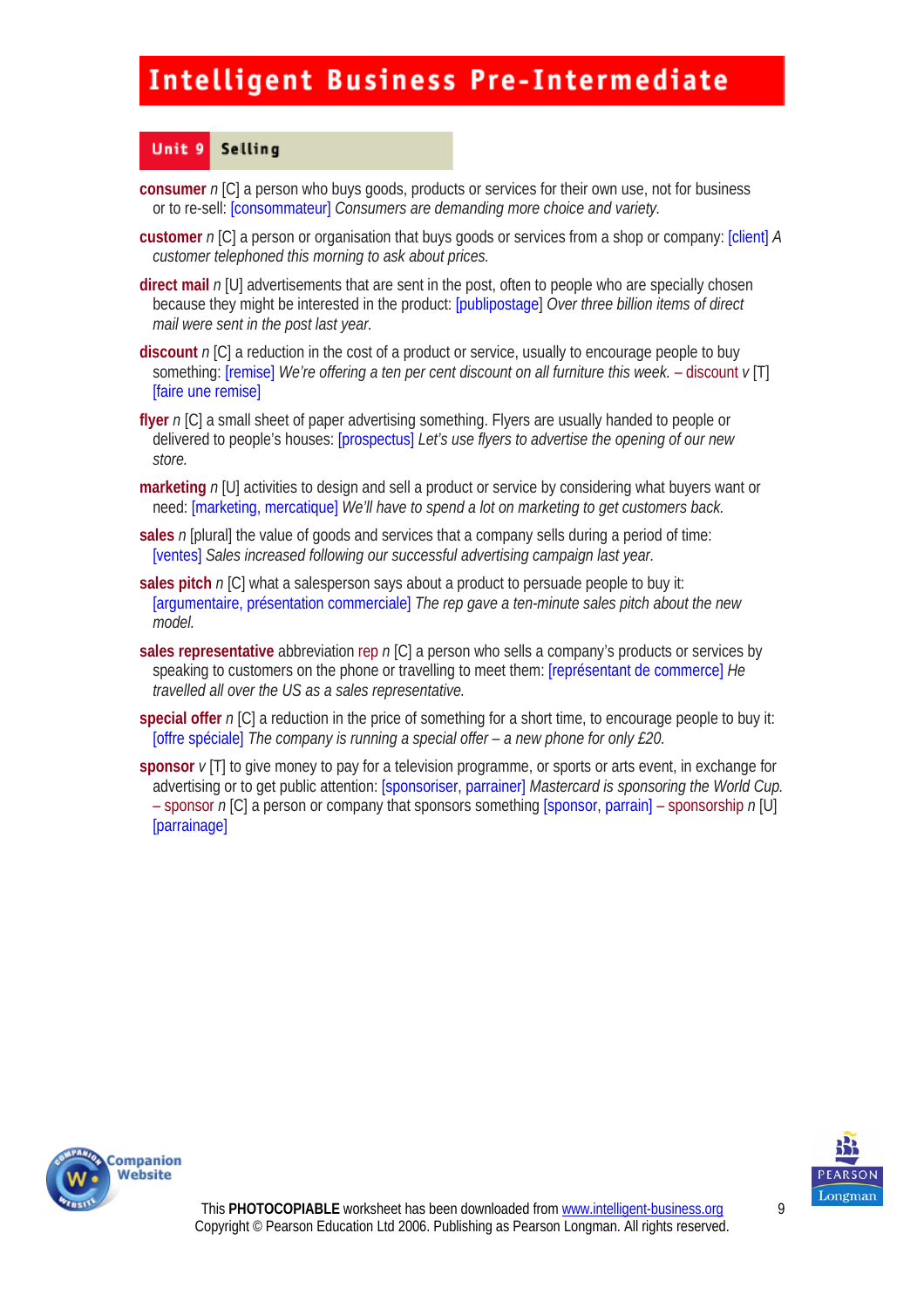#### Unit 10 Price

- **cost 1** *n* [C, U] the amount of money that you have to pay to buy or produce something: [coût] *The cost of land in the city centre is very high*. **2** costs [plural] the money that a business must regularly spend in order to continue its activities. **[coûts]** Our profits are falling because of increasing costs. Synonym *expenses n* [plural] Collocations *labour costs, manufacturing costs*
- **deal** *n* [C] an agreement or arrangement, especially one that involves the sale of something [transaction, accord] to get a good deal get an agreement to buy or sell a product at a good price: [faire une bonne affaire] *We got a good deal when we bought this office as demand was low at the time.*
- **graph** *n* [C] a drawing that uses a line or lines to show the relationship between two sets of figures: [graphique] *This graph shows sales figures for the year 2005.*
- **price** *n* [C, U] the amount of money for which something is bought, sold or offered: [prix] *The price of this picture is £6,000.*
- **pricing** *n* [U] the prices of a company's products in relation to each other and in relation to the prices of competitors; also the activity of setting prices: [prix, fixation des prix] *We need to discuss our pricing if we want to boost sales.*
- **profit margin** *n* [C] the difference between the price a product or service is sold for and the cost of producing it: [marge bénéficiaire ] *We can increase our profit margin by cutting the cost of production.*
- **share** *n* [C] the ownership of a company is divided into shares, which can be made available for sale as a way to increase capital. Investors buy and sell shares in the hope of making a profit: [action] *He made a lot of money by investing in IBM shares.*
- **spending** *n* [U] the amount of money an organisation or a person spends: [+ on] [dépenses, + en] *We need to increase spending on research and development.*
- **strategy** *n* [C] a plan for achieving a goal; the best way for a company to develop in the future: [stratégie] *We need to develop a strategy for exporting the company's products.* Collocations *pricing strategy, develop a strategy* – strategic *adj [stratégique]*
- **trend** *n* [C] the general way in which a particular situation is changing or developing: [tendance] *Economists study the trends in spending.*
- **workforce** *n* [C] all the people who work in a particular country, industry or workplace: [main d'oeuvre] *We are increasing our workforce from 1,200 to 1,400.*



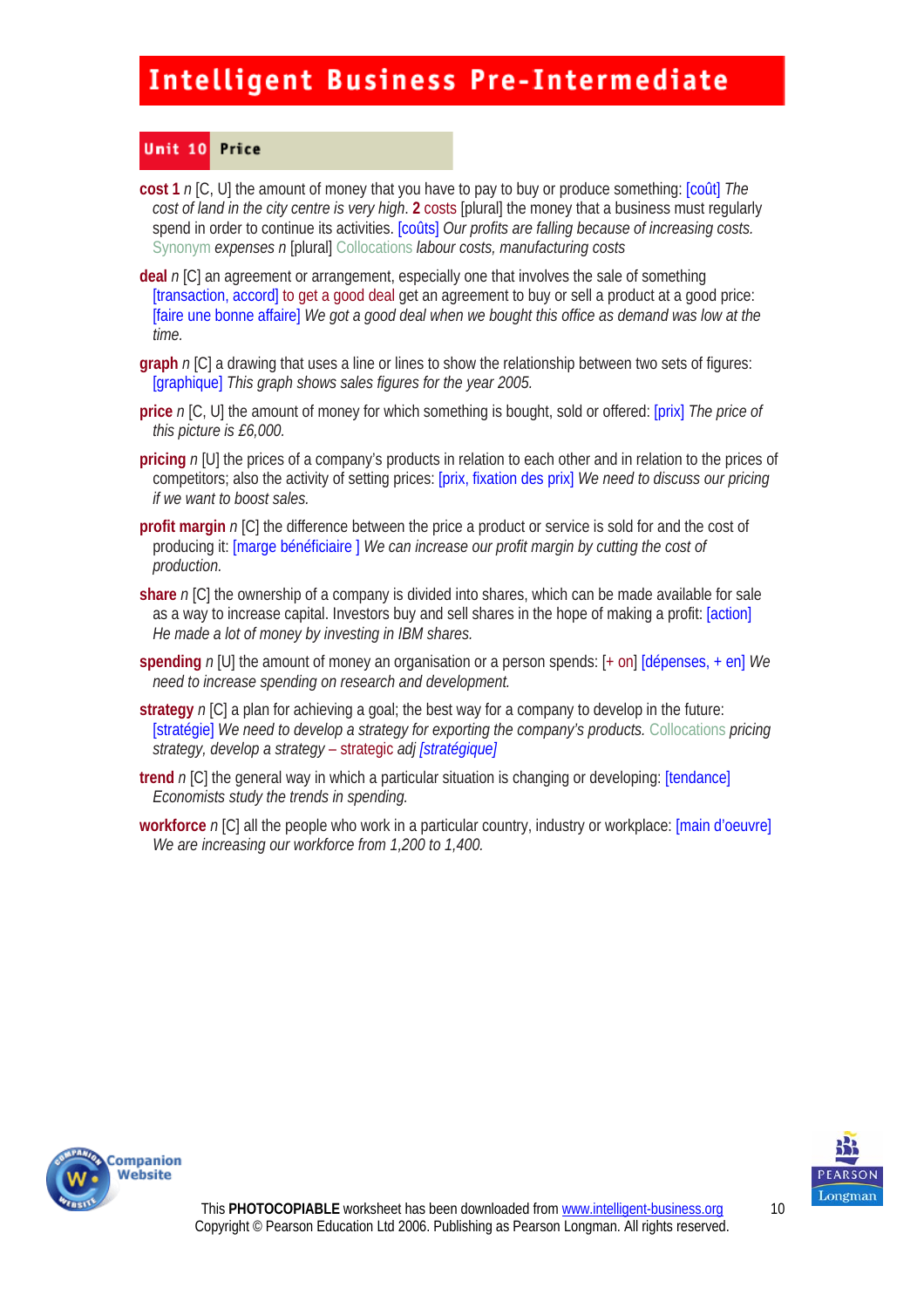#### Unit  $11$ **Insurance**

- **claim** *n* [C] request for payment for damage, injury, theft, etc. for which you are insured: [déclaration de sinistre] *If you want to make an insurance claim, you must fill out this form.* – claim *v* [T] [+ on] [faire une déclaration de sinistre, + pour] *He claimed for the damage on his car insurance.*
- **cover** *v* [T] when an insurance policy covers someone or something, the insurance company will pay out if the person is injured; or if something is damaged, stolen, etc.: [couvrir] *The policy doesn't cover accidents that happen abroad.* – cover *n* [U] *The policy provides cover for loss, damage and theft. [couverture]*
- **damage** *n* [U] physical harm caused to something: *The fire caused \$100,000 of damage.* [dommages] damage *v* [endommager]
	- [T] *The car was badly damaged in the accident.*
- **fraud**  $n$  [U] a method of getting money illegally from a person or organisation often in a clever way: [fraude] *Online banks need special software to protect against fraud.* – fraudulent *adj* [frauduleux]
- **insurance** *n* [U] an arrangement in which a company collects money regularly in premiums from a person or organisation, and in return agrees to pay them a sum of money if they are involved in an accident, have something stolen, etc.: [assurance] *Travel companies recommend that their customers take out insurance.* Collocations *insurance claim, insurance company, insurance cover* – insure  $v[T]$ [+ against] [assurer, +contre] *We are insured against fire and theft.*
- **insurance policy** *n* [C] an insurance contract covering a particular risk, and the document that gives details of this: [police d'assurance] *In the policy, it says that we can claim up to £1 million for medical expenses.*
- **premium** *n* [C] the amount paid for insurance during a particular period of time: [prime] *If you haven't paid your premiums, you will no longer be covered.*
- **risk** *n* [C] the possibility of a particular type of damage against which you are covered: [risque] *Check in detail the risks that are covered by your policy.*
- **term** *n* [C] one of the conditions of an agreement, contract or legal document: [conditions générales] *According to the terms of the agreement, the company will pay within 10 days of accepting the claim.*



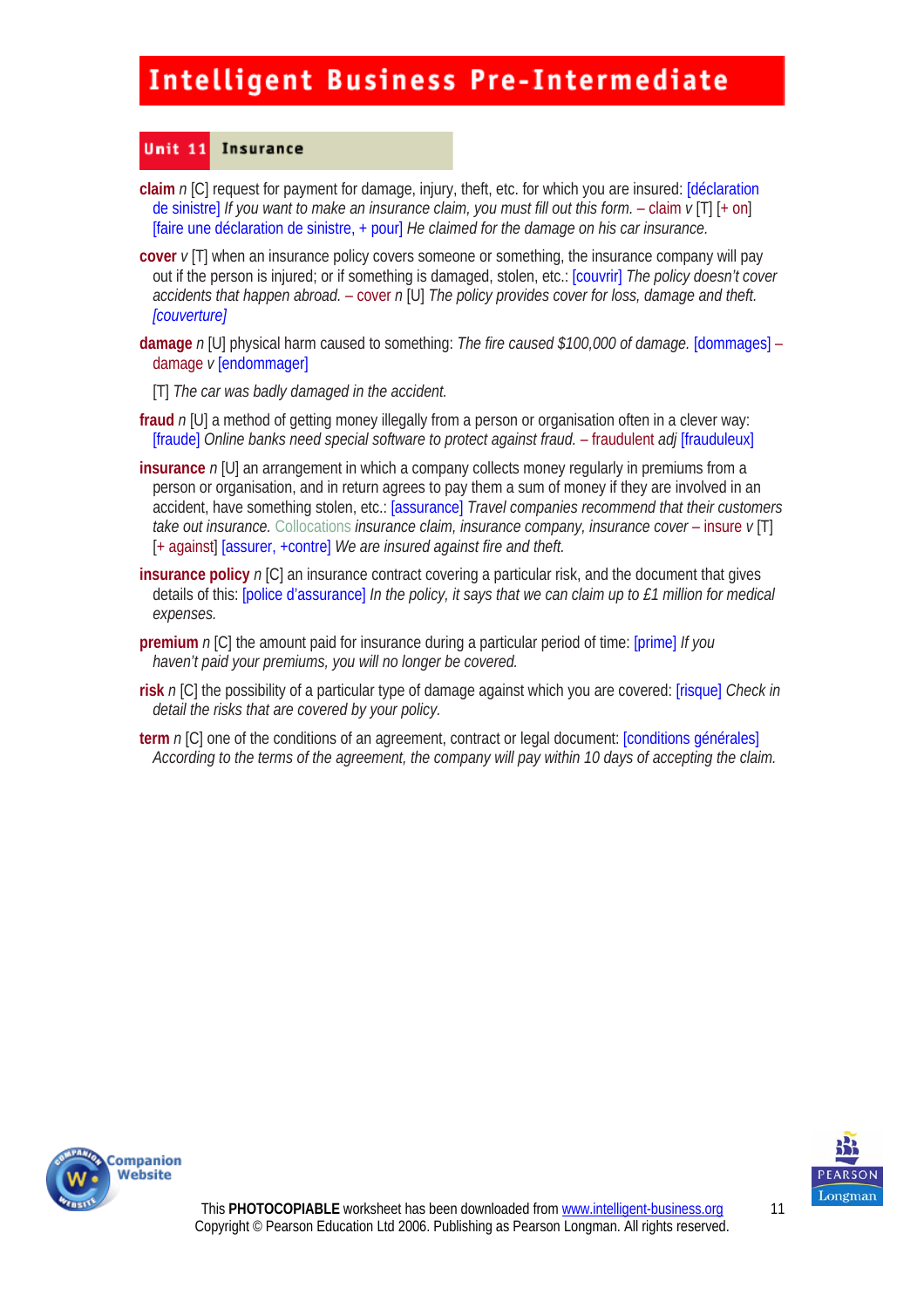#### Unit 12 Service

**apology** *n* [C] something that you say or write to show you are sorry for doing something wrong: [excuses] *The company sent an apology to their customers for their poor service.* apologise *v* [+ for + -ing] [présenter ses excuses, + pour] *We apologise for the inconvenience we have caused you.* 

- **complaint** *n* [C] a written or spoken statement by someone saying that they are unhappy about something: [réclamation] *Our sales assistants are trained to deal with customer complaints in a friendly manner.* – complain *v* [+ about] [se plaindre, + de] *Many customers have complained about late delivery.*
- **customer satisfaction** *n* [U] when customers who have paid for a product or service feel happy with it: [satisfaction de la clientèle] *Our main goal is to achieve customer satisfaction at all times.* – satisfied, dissatisfied *adj* [+ with] [satisfait,, non satisfait, + de] *We are very dissatisfied with the service at your hotel.*
- **customer service** *n* [U] when an organisation helps customers by answering questions, listening to complaints, giving product advice, etc.: [service à la clientèle] *The company says that it offers good customer service.* – customer services [plural] the department in a company that deals with customer service [service clientèle]
- **feedback** *n* [U] advice or criticism about products, services or ideas. Companies may seek customer feedback by providing questionnaires asking if customers are satisfied or not: [réaction, retour d'information] *We conducted a survey to get feedback on customers' opinions about our products.*
- **guarantee** *n* [C] a formal written promise to repair or replace a product if it has a fault within a period of time after you buy it: [garantie] *The company offers a two-year guarantee on all electrical goods.* – guarantee *v* [T] [garantir] *This product is guaranteed for two years.*
- **payment** *n* [C] an amount of money that must be paid, or has been paid, or the act of paying it: [paiement] *Payment must be made within 30 days.* – pay *v* [+ for] [payer, + pour] *Shoppers are willing to pay more for famous brands.*
- **quality** *n* [U] used to talk about how good or bad something is: [qualité] *Several customers complained about the poor quality of the service.*
- **refund** *v* [T] to give someone their money back, for example, because they are not satisfied with the goods or services they have paid for: [rembourser] *We guarantee to refund your money if you are not fully satisfied.* – refund *n* [C] [remboursement]
- **training** *n* [U] the process of teaching someone the skills and knowledge needed for a particular job: [formation] *The company is sending 30 workers to the US for training.* – train *v* [T] [former] – trainer *n*  [C] [formateur]
	- trainee *n* [C] [employé en formation, stagiaire]



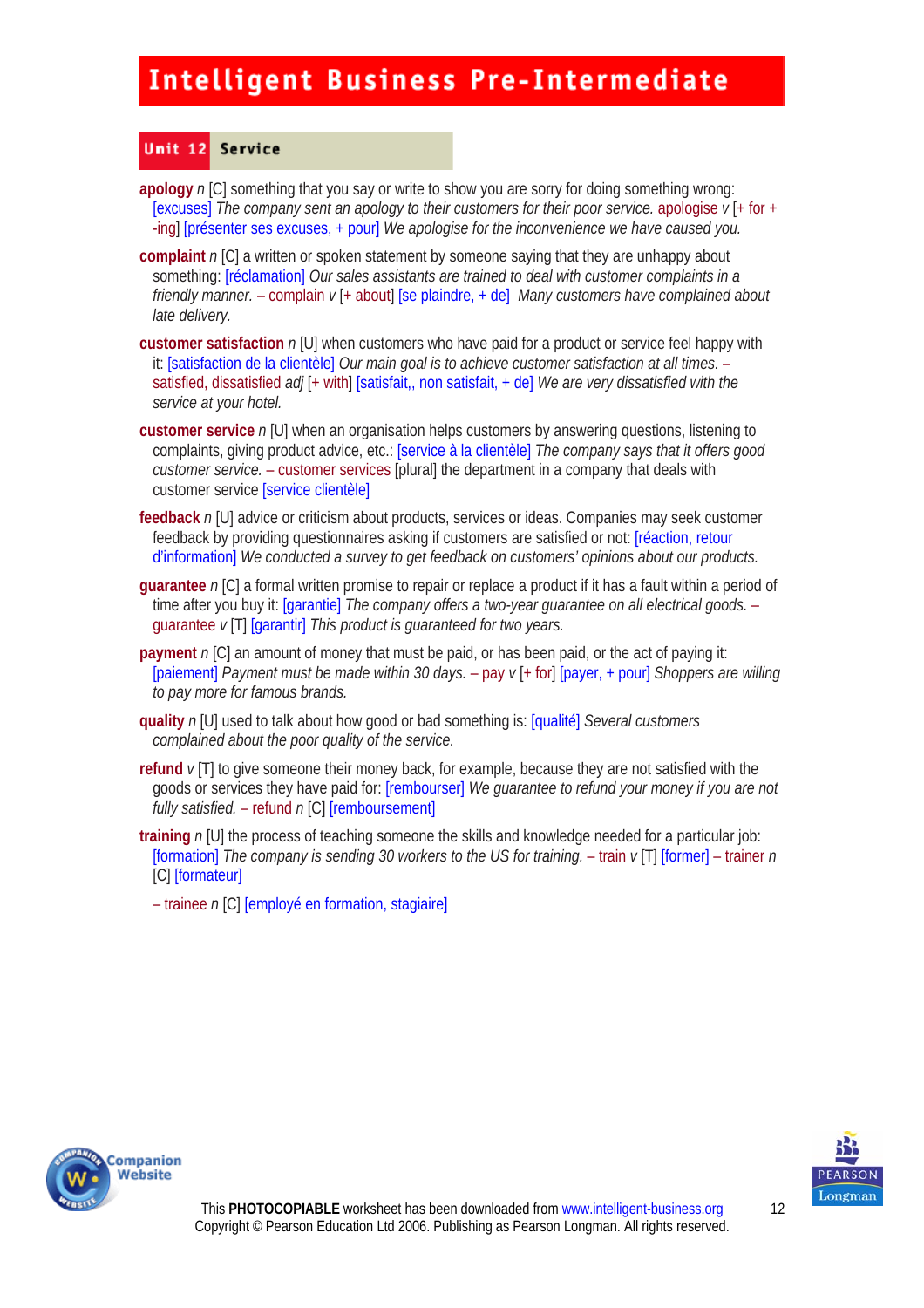#### Unit 13 Productivity

- **assembly** *n* [U] the process of putting the parts of a product together in manufacturing: [montage] *Parts are manufactured in Japan and assembly is done in Turkey*. – assemble *v* [T] [monter] – assembly line *n* [C] [chaîne de montage] method of making goods, especially cars, in a factory. The product moves along a line of machines or workers, each adding a different part or doing a different job.
- **capacity** *n* [U] the amount of something that a factory can produce: [capacité] *Our production capacity has increased with the new technology*.
- **component** *n* [U] one part used in making a machine, vehicle, etc.: [composant] *The company supplies electrical components to the car industry.* Synonym part *n* [C] [pièce]
- **delivery** *n* [C, U] the act or process of bringing goods to the place or person who has ordered them: [livraison] *We have arranged delivery of your order on Monday.* Collocations *just-in-time delivery, delivery date, delivery terms*
- **efficiency 1** *n* [C] how well an industrial process, factory or business works so that it produces as much as possible from the time, money and resources that are put into it: [efficience] *We need to improve our efficiency if we want to become more profitable.* **2** how well and quickly a person works. [efficacité] – efficient *adj* [efficace]– efficiently *adv* [efficacement]
- **just-in-time** written abbreviation JIT *adi* if goods are produced or bought using a just-in-time system, they are delivered just before they are needed, which reduces the cost to the company of keeping goods for long periods of time [juste-à-temps] Collocations *just-in-time delivery, just-in-time manufacturing*
- **production** *n* [U] the process of making or growing things to be sold as products, usually in large quantities: [production] *Toshiba is increasing production of its popular laptop computers.* 
	- producer *n* [C] [producteur] produce *v* [T] [produire] product *n* [C] [produit]
- **productivity** *n* [U] the relationship between the amount of goods that a factory produces and the resources needed to produce them: [productivité] *New technology has helped us to improve productivity.* – productive *adj* [productif]
- **resource** *n* [C] [usually plural] this can include the money, buildings, machinery, materials, skills and workforce that a company has available: [ressource] *The company doesn't have the resources to compete in a completely new market.* Collocations *human resources, financial resources*
- **stock, stocks** *n* [C, U] a supply of raw materials or parts that have been produced and are kept to be used when needed in manufacturing, or a supply of finished goods that are kept before being sold: [stock, stocks] *It is expensive to store large quantities of stocks.*
- **supply** *v* [T] to provide goods or services to customers, especially regularly over a long period of time: [fournir] *The company supplies products to the car industry.* – supplier *n* [C] [fournisseur] – supply *n*  [approvisionnement]

[C] [plural] supplies an amount of somethingthat is available to be used: [réserves] *We have a goodsupply of components in stock.*

**waste**  $\nu$ [T] to use more of something, especially time or money, than you need to, or to use it in a way that is not economical: [gaspillage] *We waste too much time repairing old equipment.*  Collocations *waste time, waste money, waste resources* – waste *n* [U] [gaspiller]



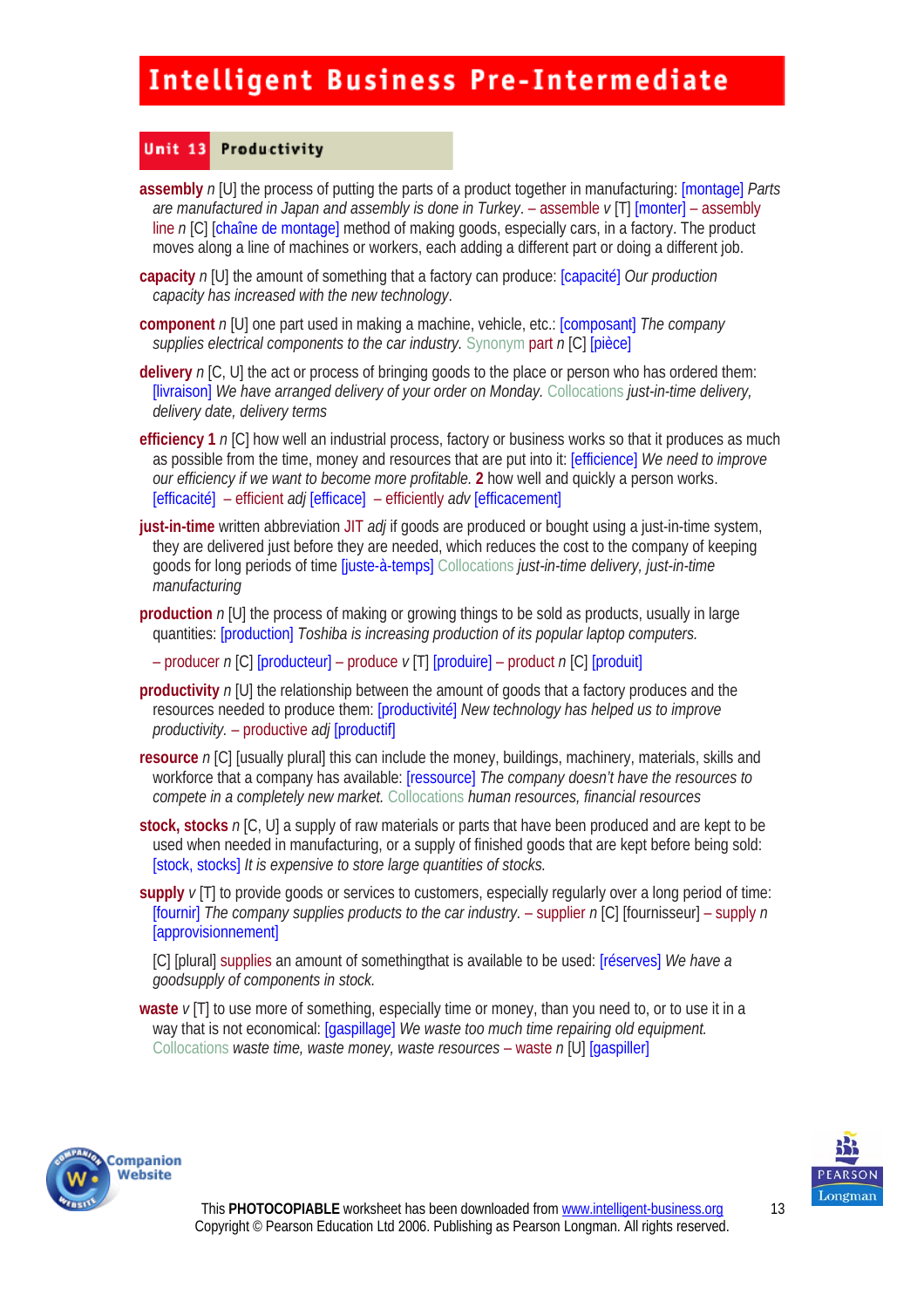#### Unit 14 Creativity

- **brainstorming**  $n[U]$  a way of developing new ideas and solving problems by having a meeting where everyone makes suggestions and these are discussed: [séance de créativité, brainstorming] *The team held a brainstorming meeting to get ideas for selling the new product.*
- **challenge** *n* [C] something difficult that you feel determined to solve or achieve: [défi] *The challenge for the company is how to pay its \$3 billion debt.*
- **creative** *adj* producing or using new and interesting ideas: [créatif] *We need to find a creative solution to the problem of falling sales.* 
	- creativity *n* [U] [créativité]
- **discovery** *n* [C] something you learn or find out that was hidden or not known about before: [découverte] *Researchers have made some interesting discoveries about human thinking.* – discover *v* [T] [découvrir]
- **innovation** *n* [U] the introduction of new ideas or methods: [innovation] *The company encourages creativity and innovation.* – innovative *adj* [innovant, novateur]
- **radical** *adj* a radical solution involves looking at the original source of the problem and making big, important changes [radical]
- **solution** *n* [C] a way of dealing with a problem or difficult situation: [solution] *There are no simple solutions to the problem of unemployment.* Collocation *find a solution* [+ for] [+ pour] – solve *v* [T] **[résoudre]**
- **tradition** *n* [C] a way of doing something that has existed for a long time [tradition] traditional *adj:*  [traditionnel] *We need to move away from the traditional way of thinking.*